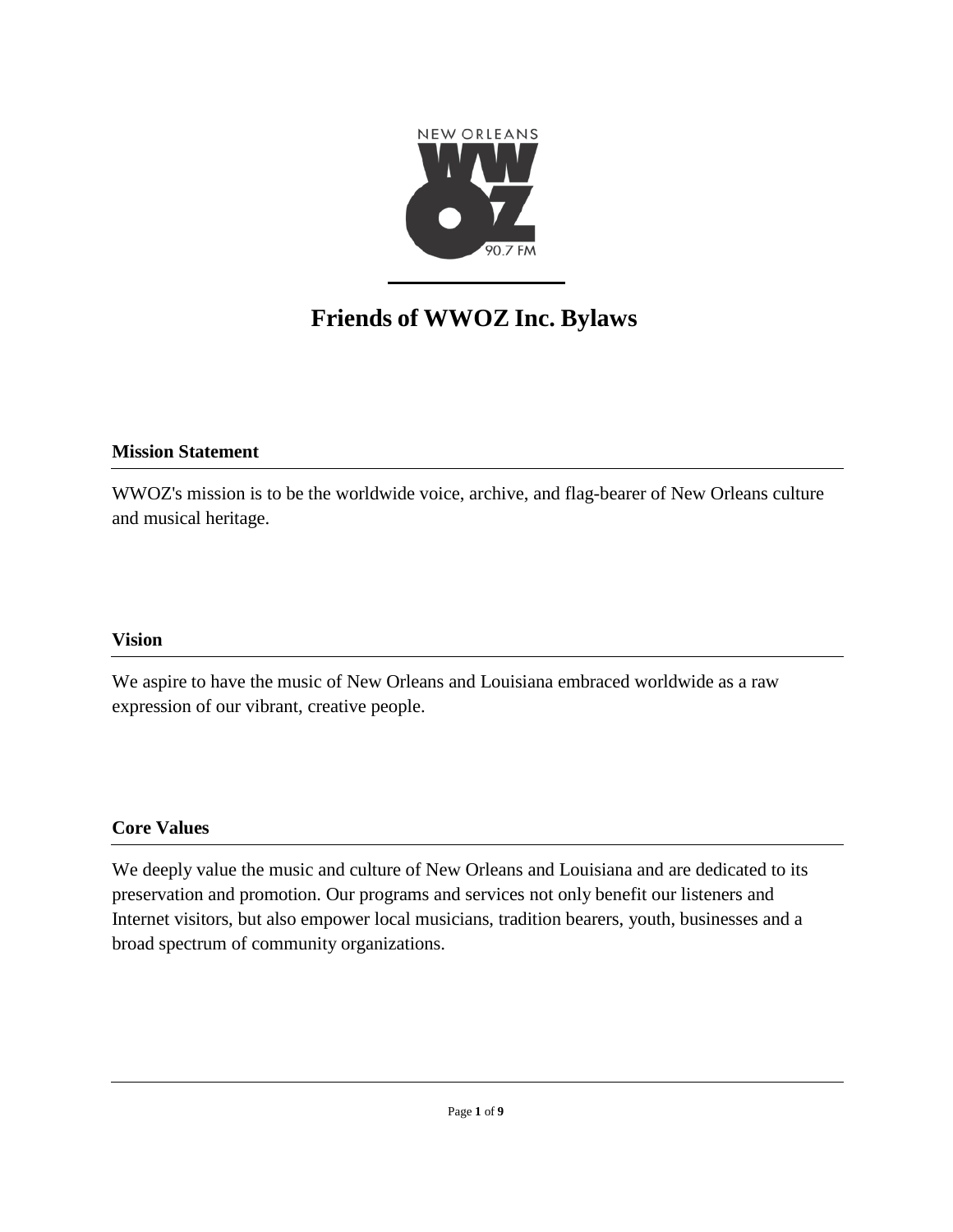#### **Section One: Offices**

- 1.1 The principal office shall be located at 1205 North Rampart Street, New Orleans, Louisiana 70116.
- 1.2 The Corporation may have offices at such other places, either within or without the State of Louisiana, as the Board of Directors may designate or the business of the Corporation may require.

# **Section Two: Member Meetings**

- 2.1 All meetings of the Member (defined in the Articles of Incorporation as the New Orleans Jazz and Heritage Festival & Foundation, Inc.) shall be held at the principal office of the Corporation or at such other place, within or without the State of Louisiana, as may be designated.
- 2.2 An annual meeting of the Member shall be held at such time as may be designated in the notice thereof.

# **Section Three: Directors**

- 3.1 The business and affairs of the Corporation shall be managed by a Board of Directors of not less than three (3) or more than twenty-one (21) natural persons. The Board may exercise all such powers of the Corporation and do all such lawful acts and things which are consistent with the laws of the state of Louisiana, the Articles of Incorporation, and these by-laws.
- 3.2 The initial members of the Board of Directors have been named in Article IX of the Articles of Incorporation. Upon the expiration of the initial term of office shown therein, the term of each successive Director shall be three years, beginning in November.
- 3.3 Vacancies and newly created directorships resulting from any increase in the authorized number of Directors may be filled by the New Orleans Jazz and Heritage Festival and Foundation, Inc. (the "Member"). On the agenda for the July WWOZ Board meeting, the Directors shall determine the individuals to fill vacancies and/or expired terms on the WWOZ Board. Those individuals shall be presented to the Member at their September Board meeting for appointment. Newly appointed WWOZ Board members will be installed at the November Board meeting. The directors so chosen shall hold office for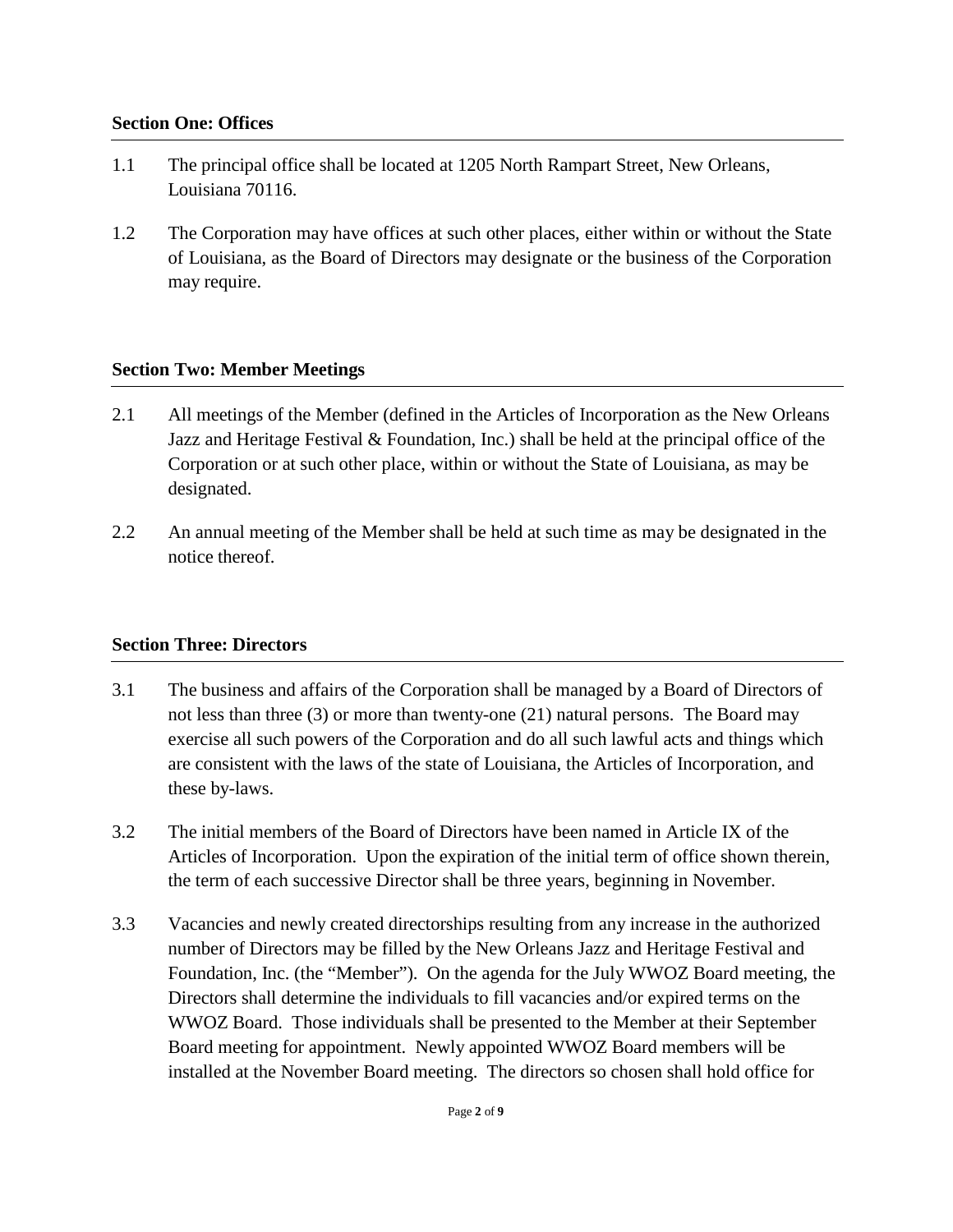the same term of years of the directorship position being replaced or for the term provided for a newly created directorship.

The Secretary will maintain records of electoral groups and terms.

Positions shall be divided into three (3) electoral groups. The groups and the positions contained therein shall be designated:

Barringer 1 Gourrier 2 Brock 3

Election to Board positions within the so-designated groups shall be staggered on a rotating annual basis according to group with no more than seven (7) such positions potentially eligible for election to terms of service in any one given year.

- 3.4 The Board of Directors shall meet at the call of the President for the transacting of such business as may properly come before the meeting. It shall require the presence of at least 50% of the Board of Directors to constitute a quorum. At any meeting of the Board of Directors, the vote of the majority of the Directors present and voting shall determine any matter submitted to the Board of Directors for consideration. Special meetings of the Board of Directors may be called by the President by giving no less than one day written notice of the date, time, and place of such meeting and the business to be transacted thereat. Upon the written request of not less than three members of the Board of Directors, the President shall call a special meeting of the Board of Directors, giving written notice thereof as set forth herein. Any Director may waive, in writing, the called for notice of any special meeting.
- 3.5 Unless otherwise restricted by the Articles of Incorporation or these by-laws, any action required or permitted to be taken at any meeting of the Board of Directors or any committee thereof, may be taken without a meeting, if all members of the Board or committee, as the case may be, consent thereto, in writing, and the writing or writings are filed in the minutes of the Board or committee.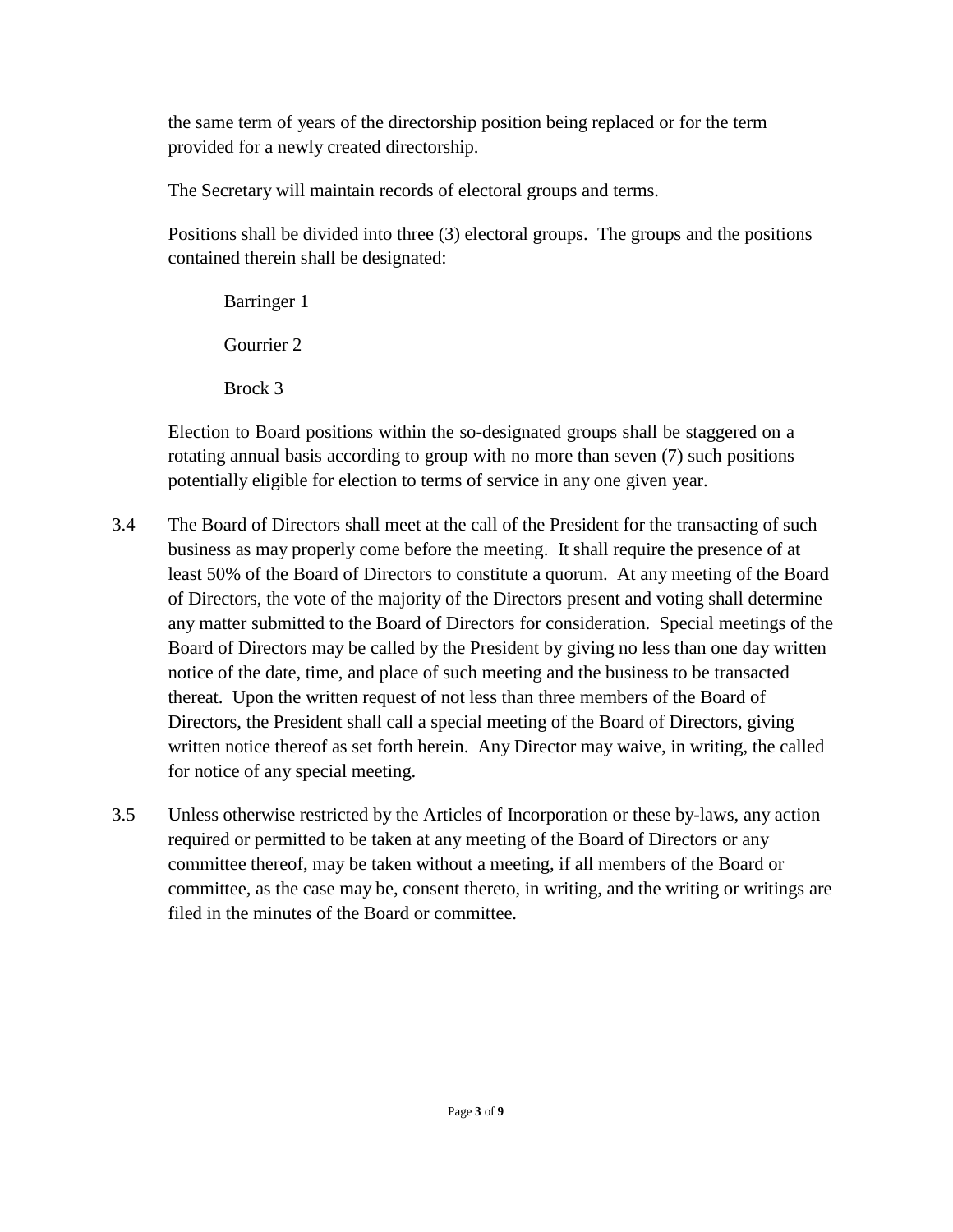#### **Section Four: Committees of Directors**

4.1 The Board of Directors may, by resolution passed by a majority of the whole Board, designate one or more committees, each committee to consist of two or more of the Directors of the Corporation. The Board of Directors may designate one or more Directors as alternate members of any committee, who may replace any absent or disqualified member at any meeting of the committee.

In the absence or disqualification of a member of a committee, the member or members thereof present at any meeting and not disqualified from voting, whether or not (s)he or they constitute a quorum, may unanimously appoint another member of the Board of Directors to act at the meeting in the place of any such absent or disqualified member.

Any such committee, to the extent provided in the resolution of the Board of Directors, shall have or may exercise all of the powers and authority of the Board of Directors in the management of the business affairs of the Corporation, and may authorize the seal of the Corporation to be affixed to all papers which may require it; but no such committee shall have the power or authority to amend the Articles of Incorporation, lease or exchange all or substantially all of the Corporation's property and assets, or amend the by-laws of the Corporation. Such committee or committees shall have such name or names as may be determined from time to time by resolution adopted by the Board of Directors.

4.2 Each committee shall keep regular minutes of its meetings and report the same to the Board of Directors when required.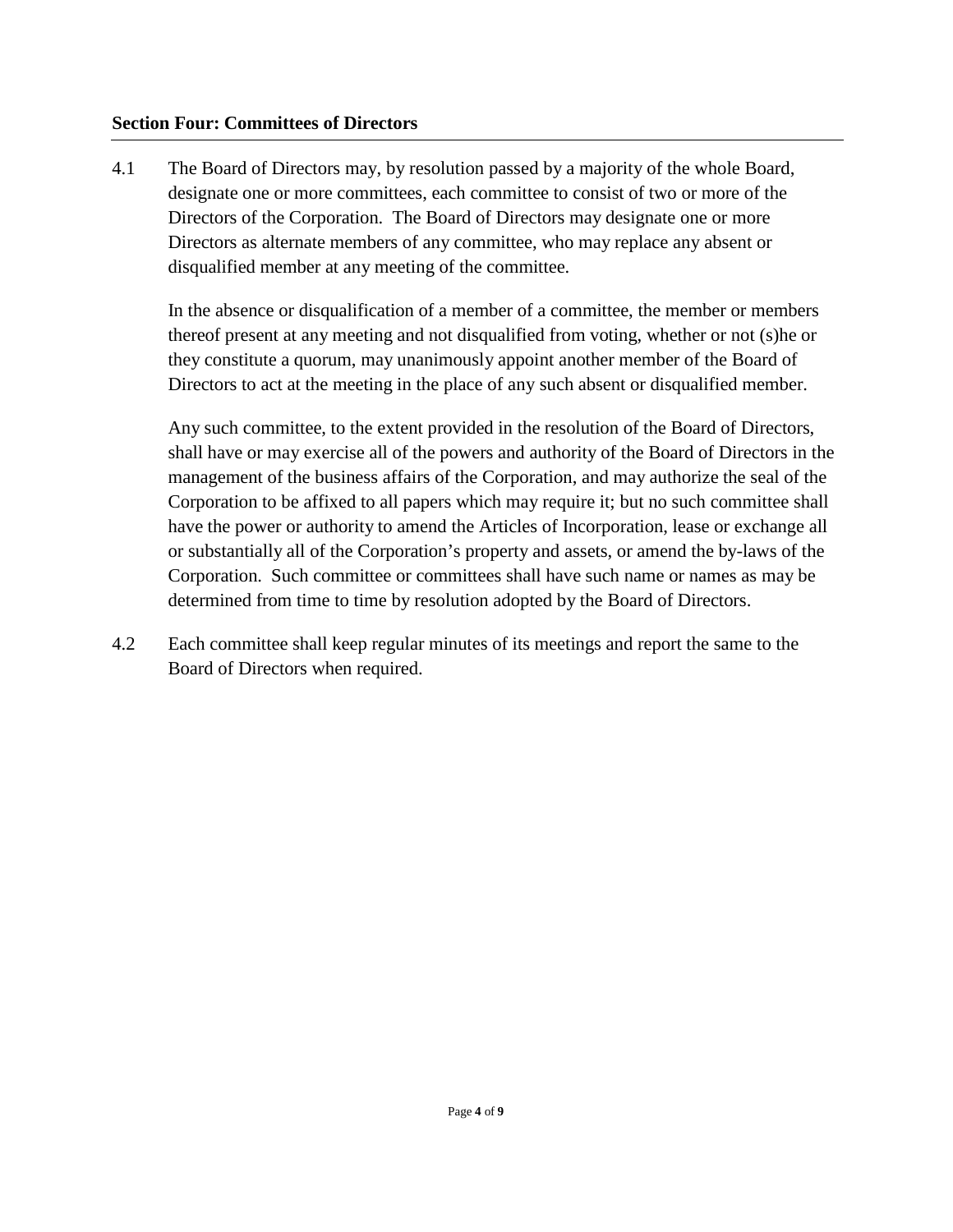# **Section Five: Officers**

- 5.1 The officers of the Corporation shall be chosen by the Board of Directors and shall be a President, a Secretary, and a Treasurer. The Board of Directors may also choose one or more Vice Presidents, and one or more Assistant Secretaries and Assistant Treasurers. Any two of these offices may be held by the same person. However, any person holding more than one office may not sign, in more than one capacity, any certificate or other instrument required by law to be signed by two officers.
- 5.2 The officers of the Corporation shall hold office for such terms as shall be determined by the Board of Directors.
- 5.3 The Board of Directors may appoint such other officers and agents as it shall deem necessary, who shall hold their offices for such terms and shall exercise such powers and perform such duties as shall be determined by the Board of Directors.
- 5.4 Four (4) absences at Board of Director meetings where a quorum is present by the members during the twelve month period commencing with the November meeting in any given year without accepted notification by the secretary is grounds for removal as a Board member. For the purpose of this provision, all prior absences of a member shall be absolved at each November meeting.
- 5.5 The officers of the Corporation shall hold office until their successors are chosen and qualified. Any officer elected or appointed by the Board of Directors may be removed at any time by the affirmative vote of the majority of the Board of Directors. Any vacancy occurring in any office of the Corporation shall be filled by the Board of Directors.
- 5.6 The President shall be the chief executive officer of the Corporation. (S)he shall preside at all meetings of the Board of Directors, shall have general and active management of the business of the Corporation, and shall see that all orders and resolutions of the Board of Directors are carried into effect.
- 5.7 In the absence of the President or in the event of his or her inability or refusal to act, the Vice President (or in the event there be more than one Vice President, the Vice Presidents in the order designated by the Directors, or in the absence of any designation then in the order of their election) shall perform the duties of the President, and when so acting, shall have all the powers of and be subject to all the restrictions upon the President. The Vice President or Vice Presidents shall perform such other duties and have such other powers as the President or the Board of Directors may prescribe. In the absence of a President, Vice President, or Vice Presidents at a Board meeting, another member of the Executive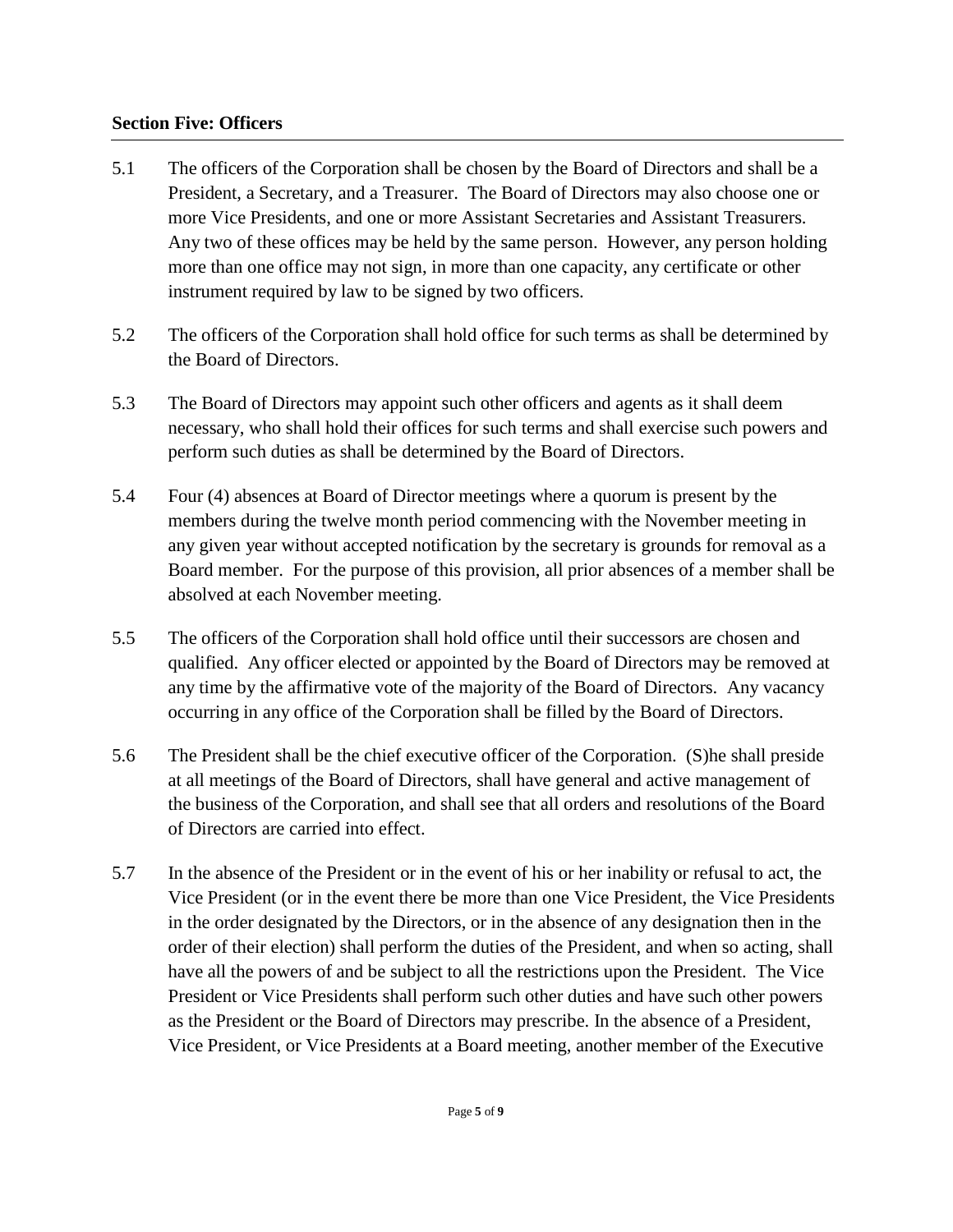Committee, in the order of their election, shall perform such other duties and shall have such other powers of the President.

- 5.8 The Secretary shall attend all meetings of the Member and the Board of Directors and record the proceedings of such meetings in a book to be kept for that purpose and shall perform like duties for the standing committees when required. (S)he shall give, or cause to be given, notice of all meetings of the Member or the Board of Directors, and shall perform such other duties as may be prescribed by the Board of Directors or the President, under whose supervision (s)he shall be. (S)he shall maintain custody of the corporate seal of the Corporation and (s)he, or an Assistant Secretary, shall have the authority to affix the same to any instrument requiring it, and when affixed, it may be attested by her or his signature or by the signature of such Assistant Secretary. The Board of Directors may give general authority to any other officer to affix the seal of the Corporation and to attest the affixing by her or his signature.
- 5.9 The Assistant Secretary, or if there be more than one, the Assistant Secretaries, in the order determined by the Board of Directors (or if there be not such determination, then in the order of their election) shall, in the absence of the Secretary or in the event of her or his inability or refusal to act, perform the duties and exercise the powers of the Secretary and shall perform such other duties and have such other powers as the President and the Board of Directors may prescribe.
- 5.10 The Treasurer shall have the custody of the Corporation funds and securities and shall keep full and accurate accounts of receipts and disbursements in books belonging to the Corporation and shall deposit all monies and other valuable effects in the name and to the credit of the Corporation in such depositories as may be designated by the Board of Directors. (S)he shall disburse the funds of the Corporation as may be ordered by the Board of Directors, taking proper vouchers for such disbursements, and shall render to the President and the Board of Directors, at its regular meetings, or wherever they may require, an account of all his transactions as Treasurer and of the financial condition of the Corporation.

If required by the Board of Directors, she or he shall give the Corporation a bond (which shall be renewed every year) in such sum and with such surety or sureties as shall be satisfactory to the Board of Directors for the faithful performance of the duties of her or his office and for the restoration to the Corporation, in case of death, resignation, retirement, or removal from office, of all books, papers, vouchers, money, and other property of whatever kind in her or his possession or under her or his control belonging to the Corporation.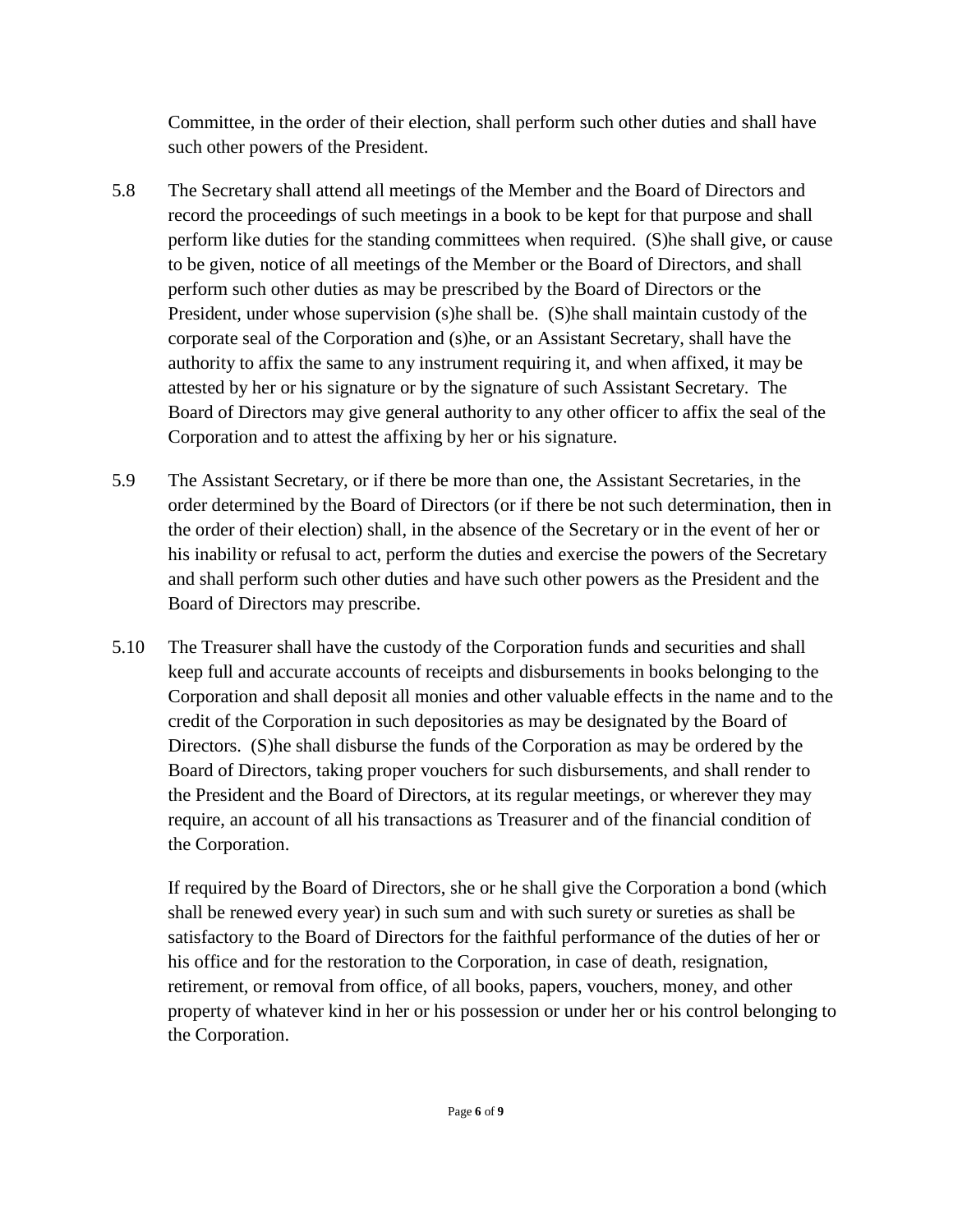5.11 The Assistant Treasurer, or if there shall be more than one, the Assistant Treasurers, in the order determined by the Board of Directors (or if there be no such determination then in the order of their election) shall, in the absence of the Treasurer, or in the event of her or his inability or refusal to act, perform the duties and exercise the powers of the Treasurer and shall perform such other duties and have such other powers as the President or the Board of Directors may prescribe.

# **Section Six: Miscellaneous**

- 6.1 The Board of Directors may authorize any officer or officers, agent or agents of the Corporation, to enter into any contract or execute and deliver any instrument in the name of an on behalf of the Corporation and such authority may be general or confined to specific instances.
- 6.2 All checks, drafts, or other orders for the payment of money, notes, or other evidences of indebtedness issued in the name of the Corporation shall be signed by such officer or officers or agent or agents of the Corporation and in such manner as the Board of Directors may designate.
- 6.3 All funds of the Corporation shall be deposited to the credit of the Corporation in such banks, trust companies, or other depositories as the Board of Directors may select.
- 6.4 The Board of Directors may accept on behalf of the Corporation any contribution, gift, or donation for the general purposes or for any special purpose of the Corporation.

# **Section Seven: Dues**

7.1 No dues shall be paid by the Member of the Corporation.

# **Section Eight: Corporate Seal**

8.1 The Board of Directors may adopt a corporate seal, which seal shall have inscribed thereon the name of the Corporation. Said seal may be used by causing it or a facsimile thereof to be impressed or affixed or reproduced or otherwise. Failure to affix the seal shall not, however, affect the validity of any instrument.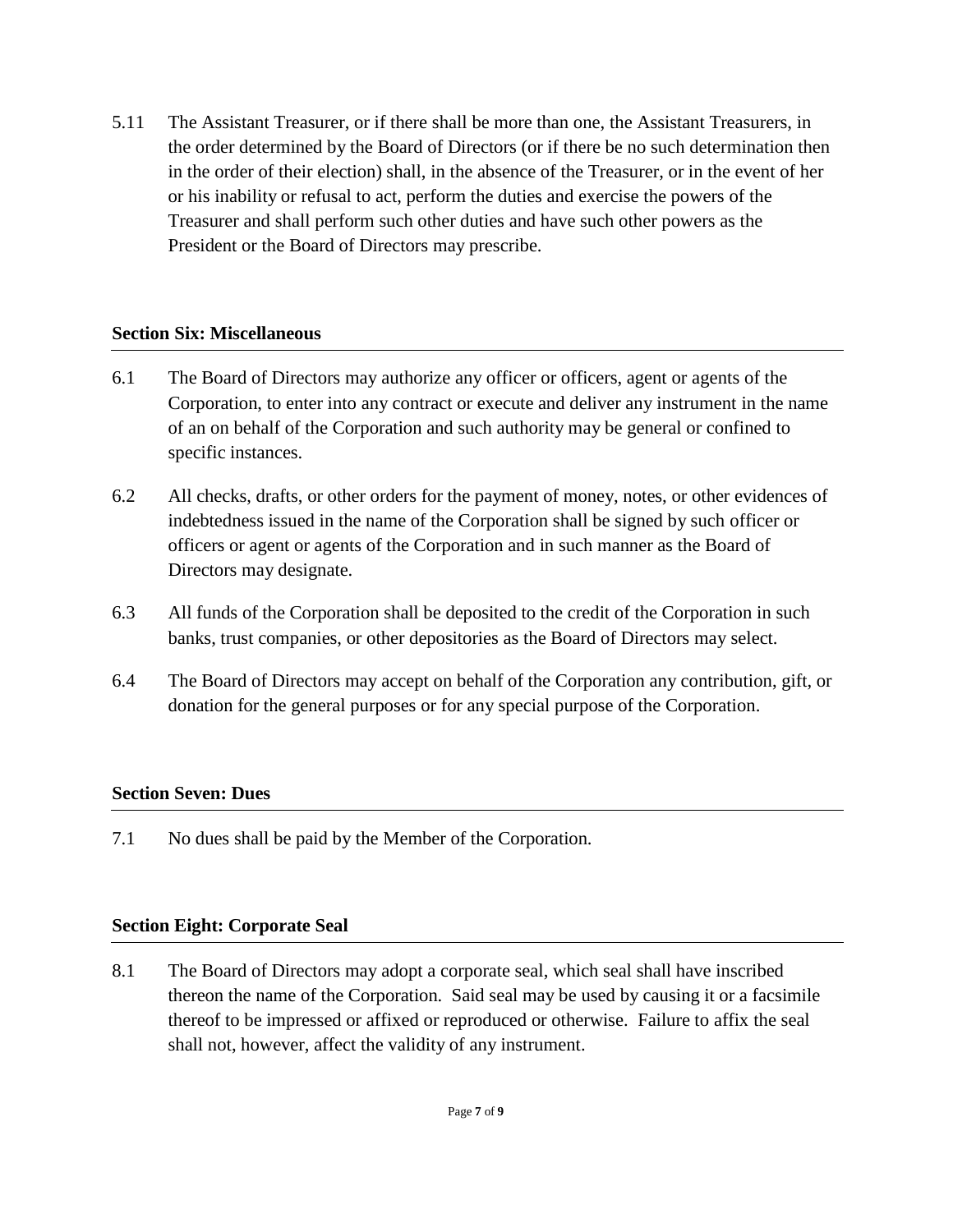9.1 The fiscal year of the Corporation shall be fixed by resolution of the Board of Directors.

#### **Section Ten: Indemnification**

- 10.1 The Corporation may indemnify any person who was or is a party or is threatened to be made a party to any action, suit, or proceedings, whether civil, criminal, administrative, or investigative (including any action by or in the right of the Corporation) by reason of the fact that he is or was a Director, officer, employee, or agent of the Corporation, or is or was serving at the request of the Corporation as a Director, officer, employee, or agent of another business, foreign or nonprofit Corporation, partnership, joint venture or other enterprise, against expenses (including attorneys' fees), judgments, fines, and amounts paid in settlement actually and reasonable incurred by her or him in connection with such action, suit, or proceeding if (s)he acted in good faith and in a manner (s)he reasonable believed to be in or not opposed to the best interests of the Corporation, and, had no reasonable cause to believe her or his conduct was unlawful; provided that in case of actions by or in the right of the Corporation, the indemnity shall be limited to expenses (including attorney's fees and amounts paid in settlement not exceeding, in the judgment of the Board of Directors, the estimated expenses of litigating the action to conclusion) actually and reasonably incurred in connection with the defense or settlement of such action and no indemnification shall be made in respect of any claim, issue, or matter as to which such person shall have been adjudged to be liable for negligence or misconduct in the performance of her or his duty to the Corporation unless and only to the extent that the court shall determine upon application that, despite the adjudication of liability but in view of all the circumstances of the case, she or he is fairly and reasonably entitled to indemnity for such expenses which the court shall deem proper. The termination of any action, suit, or proceedings by judgment, order, settlement, conviction, or upon a plea of nolo contendere, or its equivalent, shall not, of itself, create a presumption that the person did not act in good faith and in a manner which (s)he reasonably believed to be in or not opposed to the best interests of the Corporation, and had reasonable cause to believe that her or his conduct was unlawful.
- 10.2 To the extent that a Director, officer, employee, or agent if the Corporation has been successful on the merits or otherwise in defense of any such action, suit, or proceeding, or in defense of any claim, issue, or matter therein, (s)he shall be indemnified against expenses (including attorney's fees) actually and reasonably incurred by her or him in connection therewith.